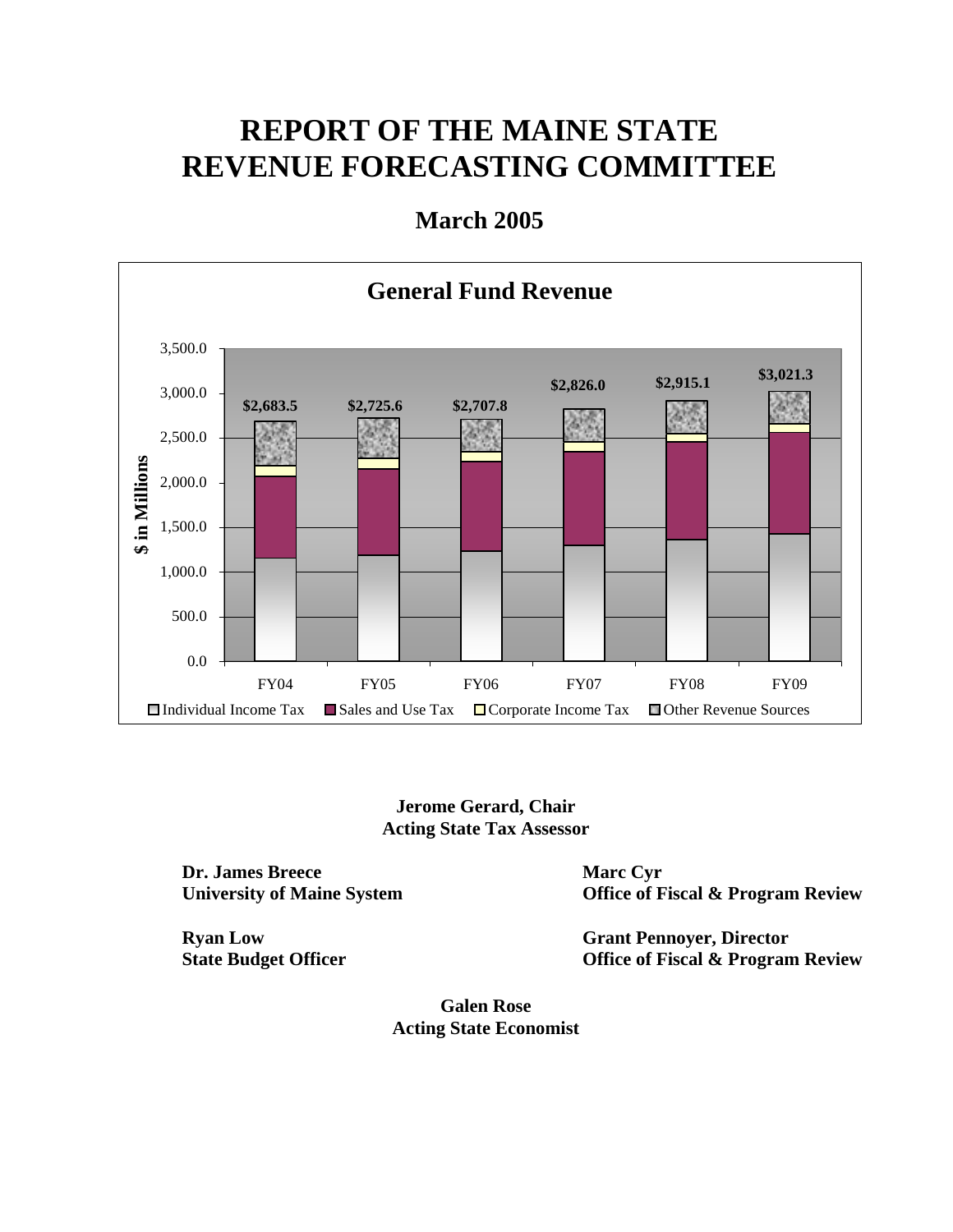## **REPORT OF THE MAINE STATE REVENUE FORECASTING COMMITTEE**

## **March 2005**

|    |                | <b>EXECUTIVE SUMMARY</b>                           | 1  |
|----|----------------|----------------------------------------------------|----|
|    |                | I. INTRODUCTION AND BACKGROUND TO REVENUE FORECAST | 3  |
|    | $\mathsf{A}$ . | <b>Economic Forecast</b>                           | 3  |
|    | <b>B.</b>      | Legislative Changes                                | 3  |
| Π. |                | <b>OVERVIEW OF REVENUE PROJECTIONS</b>             | 4  |
|    | $\mathsf{A}$ . | General Fund                                       | 4  |
|    | <b>B.</b>      | <b>Highway Fund</b>                                | 12 |
|    | C.             | Fund for a Healthy Maine                           | 15 |
|    | D.             | Medicaid/MaineCare Dedicated Revenue Taxes         | 15 |
|    |                |                                                    |    |

## APPENDICES

| A.        | <b>Detailed Forecast Tables</b>                           |
|-----------|-----------------------------------------------------------|
| <b>B.</b> | <b>Consensus Economic Forecasting Commission Report</b>   |
| C.        | Back-up Materials for February 18, 2005 Committee Meeting |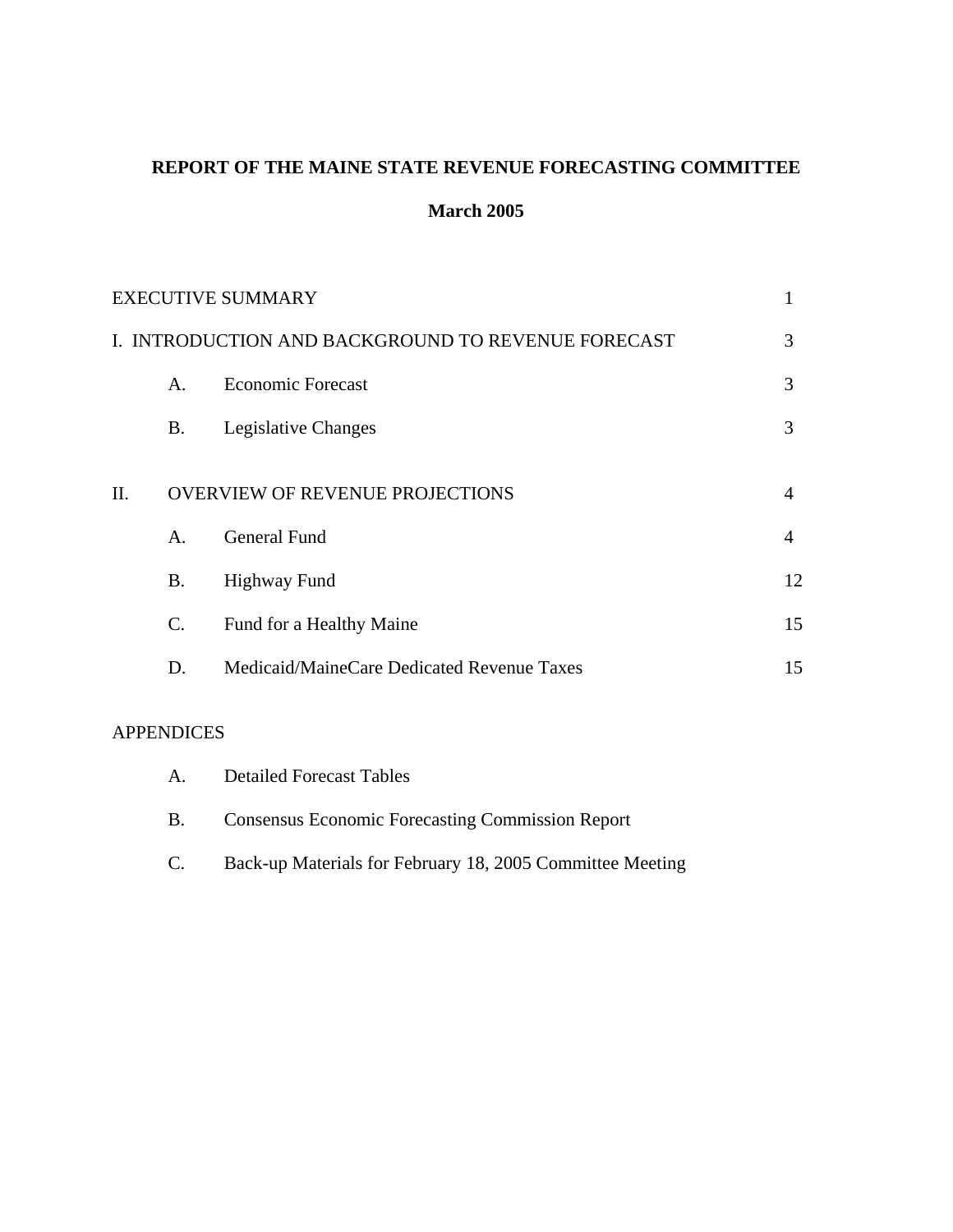#### **EXECUTIVE SUMMARY**

This report summarizes the Maine State Revenue Forecasting Committee's review and revisions of the current revenue estimates of General Fund, Highway Fund, Fund for a Healthy Maine (Tobacco Settlement revenue) and the Medicaid/MaineCare Dedicated Revenue Taxes for the fiscal years ending June 30, 2005 (FY05) through June 30, 2009 (FY09). This forecast updates the base revenue forecast established as part of the committee's December 2004 report. With no change in the economic forecast of the Consensus Economic Forecasting Commission in its February 2005 update, this forecasts includes some technical changes and some updates based on more recent data affecting a relatively small number of revenue sources.

#### **SUMMARY TABLE OF MARCH 2005 FORECAST**

## FY05 FY06 FY07 FY08 FY09 Dec. 2004 Budgeted Amount \$2,723.6 \$2,719.1 \$2,828.6 \$2,918.0 \$3,022.8 Legislative Changes (PL 2005, c. 2) \$0.0 (\$15.9) (\$16.2) (\$17.7) (\$19.9) Budgeted Amount \$2,723.6 \$2,703.3 \$2,812.5 \$2,900.3 \$3,002.9 Net Change – March Forecast  $$2.0$   $$4.5$   $$13.6$   $$14.8$   $$18.3$ Revised Amount \$2,725.6 \$2,707.8 \$2,826.0 \$2,915.1 \$3,021.3 Annual % Growth 1.6% -0.7% 4.4% 3.2% 3.6%

**General Fund (\$'s in millions)** 

#### **Highway Fund (\$'s in millions)**

|                             | <b>FY05</b> | FY06      | FY07      | FY08      | FY09      |
|-----------------------------|-------------|-----------|-----------|-----------|-----------|
| Dec. 2004 Budgeted Amount   | \$321.4     | \$330.4   | \$340.2   | \$348.8   | \$358.1   |
| Net Change – March Forecast | \$1.9       | $(\$0.4)$ | $(\$0.4)$ | $(\$0.4)$ | $(\$0.4)$ |
| <b>Revised Amount</b>       | \$323.3     | \$330.0   | \$339.8   | \$348.4   | \$357.8   |
| Annual % Growth             | $3.6\%$     | 2.1%      | 3.0%      | 2.5%      | 2.7%      |

#### **Fund for a Healthy Maine (\$'s in millions)**

|                             | <b>FY05</b> | <b>FY06</b> | FY07   | FY08   | FY09   |
|-----------------------------|-------------|-------------|--------|--------|--------|
| Dec. 2004 Budgeted Amount   | \$48.5      | \$48.8      | \$59.4 | \$72.0 | \$73.1 |
| Net Change – March Forecast | \$0.0       | \$0.0       | \$0.0  | \$0.0  | \$0.0  |
| <b>Revised Amount</b>       | \$48.5      | \$48.8      | \$59.4 | \$72.0 | \$73.1 |
| Annual % Growth             | $-0.7\%$    | $0.5\%$     | 21.8%  | 21.2%  | 1.6%   |

#### **Medicaid/MaineCare Dedicated Revenue Taxes (\$'s in millions)**

|                             | <b>FY05</b> | FY06    | FY07      | FY08    | FY09      |
|-----------------------------|-------------|---------|-----------|---------|-----------|
| Dec. 2004 Budgeted Amount   | \$97.2      | \$100.2 | \$103.5   | \$106.9 | \$110.4   |
| Net Change – March Forecast | (S2.3)      | \$1.6   | $(\$3.7)$ | (\$5.8) | $(\$8.1)$ |
| <b>Revised Amount</b>       | \$94.9      | \$98.6  | \$99.8    | \$101.1 | \$102.4   |
| Annual % Growth             | 95.6%       | 4.0%    | $1.2\%$   | $1.3\%$ | 1.3%      |
|                             |             |         |           |         |           |

*Note: FY05 equals the fiscal year ending June 30, 2005; FY06 equals fiscal year ending June 30, 2006; etc. Amounts may not add due to rounding.*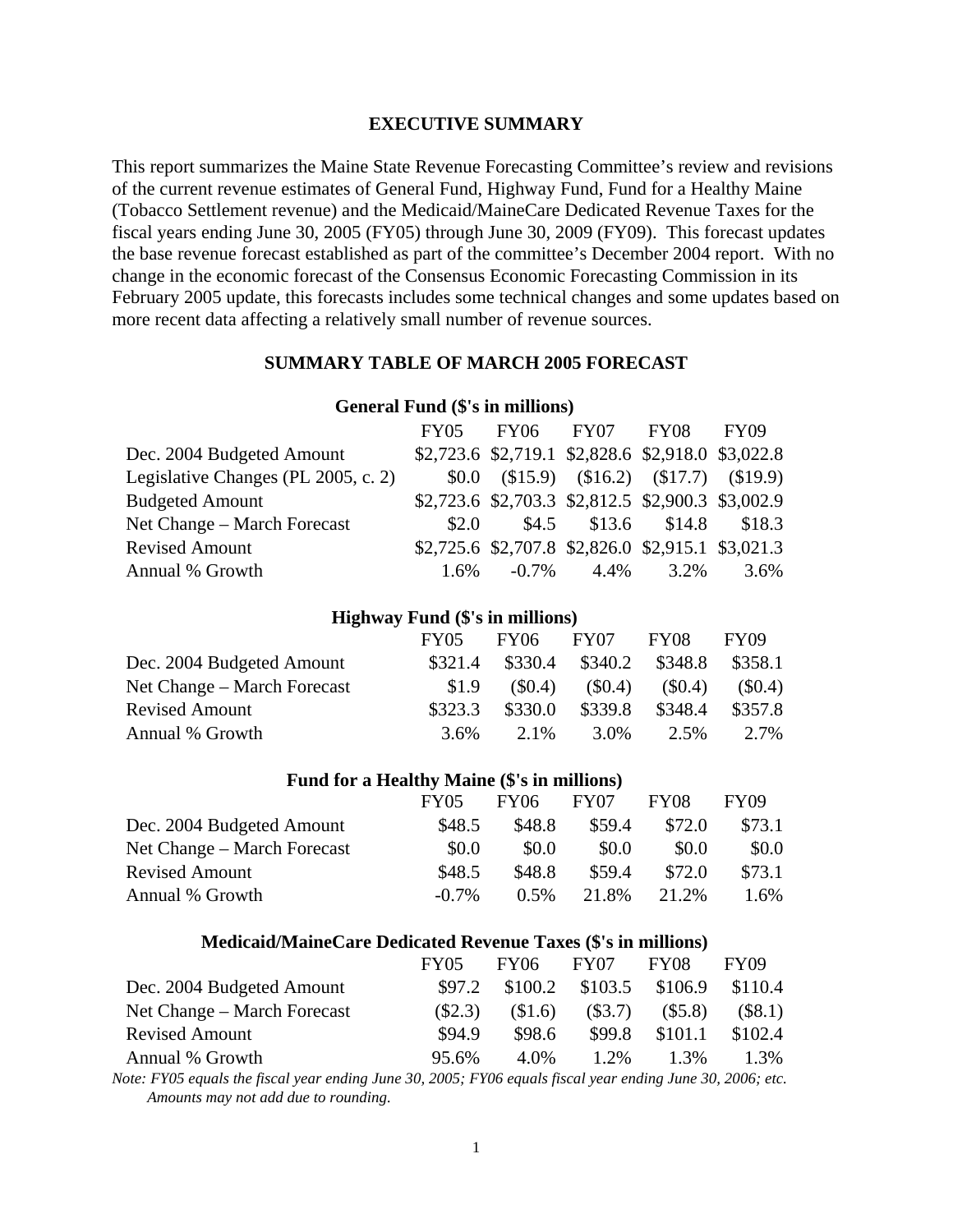General Fund: General Fund revenue was reduced by the recent enactment of PL 2005, c. 2, the property tax reform bill. The reduction of General Fund revenue from this legislative change is budgeted to be \$15.9 million in FY06, growing to a \$19.9 million revenue loss in FY09. The table above reflects that legislative change and then shows the adjustments from that revised budgeted amount. The major change in this forecast involves an oversight in the December 2004 forecast that excluded fiduciary income from the Individual Income Tax in tax years 2006 and thereafter. This forecast corrects that oversight and adds that revenue back into the forecast. A review of some of the other revenue sources with variances greater than +5% or –5% through January 2005 resulted in some additional changes that primarily added to the General Fund revenue forecast. The largest changes are a one-time revision in FY05 related to the Real Estate Transfer Tax (this tax continues to outperform expectations, but it is not expected to continue) and an on-going change in the amount of revenue from registration fees for securities. In FY05, this forecast recognizes some other unexpected audit recoveries and legal settlements and also recognizes a recovery of aeronautical gas tax.

The committee was concerned about the recent below-budget performance of the Sales Tax, but did not feel an adjustment was warranted at this time. While auto sales have been lagging in recent months, sales of building supply materials have been very strong. The hope is that this negative variance is temporary and that after the winter, the drag effect of higher heating oil prices will go away and spring sales will recover. The committee will watch the Sales Tax carefully over the next 2 months and may decide to revisit this line, if it does not recover and the overall General Fund revenue performance is below expectations after April's income tax filings.

Highway Fund: Highway Fund revenue is projected upward on a net basis in FY05, primarily a result of a \$2.5 million increase in the current year only within the Motor Vehicles Registration and Fees revenue line. That amount more than offsets the other FY05 downward adjustments and the on-going downward revisions of Highway Fund revenue from Judicial Department fine revenue and revenue from the sale of autos.

Fund for a Healthy Maine: The Fund for a Healthy Maine was not revised in this forecast, although the committee did discuss possibly revising the assumptions about the start-up of the Racino initiative. There is some uncertainty regarding the start date for this assumption. There is a potential downside risk to Fund for a Healthy Maine revenue derived from the Racino (currently \$9.9 million in FY07). Note: the General Fund is also subject to this downside risk from the Racino (currently \$12.9 million in FY07 for the General Fund).

Medicaid/MaineCare Dedicated Revenue Taxes: The forecast for these taxes has been revised downward overall for each year of the forecast, FY05 through FY09. An increase of the FY05 base for the Nursing Facilities Tax bumped up the revenue throughout the forecast and a onetime increase of the estimate of the Residential Treatment Facility Provider Tax in FY05 based on updated data were more than offset by negative adjustments to the Hospital Tax and the Private Non-Medical Institutions (PNMI) Service Provider Tax. The adjustments to the Hospital Tax and the PNMI Service Provider Tax are technical corrections to the assumptions in the previous forecast.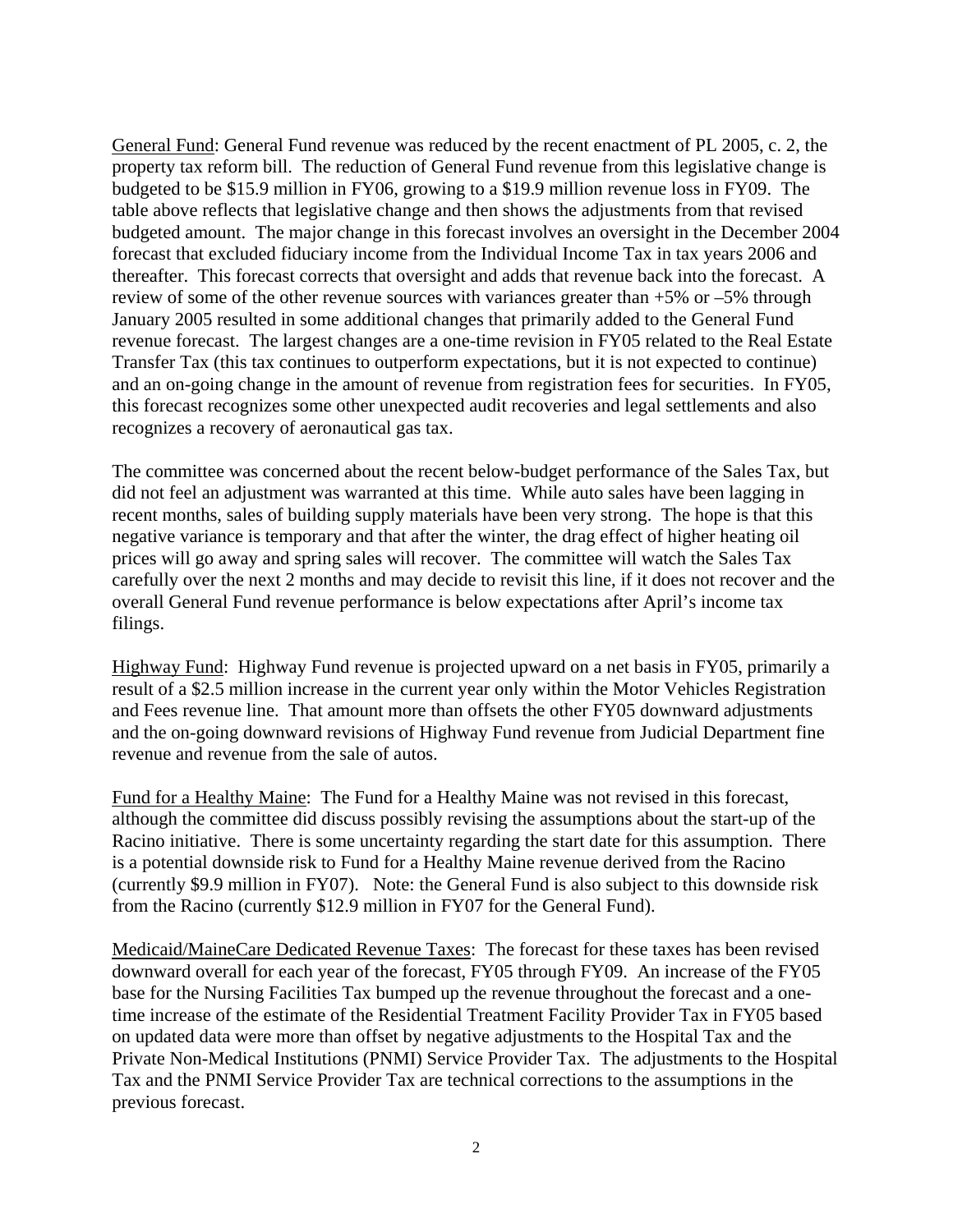## **I. INTRODUCTION AND BACKGROUND TO REVENUE FORECAST**

This report represents an update of the base revenue forecast developed for the December 2004 Report. This forecast provides an update during the legislative session to provide budget decision makers with a revenue forecast based on the most recent data available, but timely enough to be considered during this legislative session. This forecast considers the updated economic forecast of the Consensus Economic Forecasting Commission (CEFC), an additional quarter of revenue data and any other new information that may have become available after the closing of the December 2004 Revenue Forecast. Presented in this report are the updates to forecasts for the General Fund, Highway Fund, Fund for a Healthy Maine and Medicaid/ MaineCare Dedicated Revenue Taxes (included for the first time in December 2004 forecast).

## **A. Economic Forecast**

The Consensus Economic Forecasting Commission (CEFC) met January 26, 2005 to review its November 2004 forecast and make any necessary changes to that forecast. These economic assumptions become the basis of the Revenue Forecasting Committee's revenue projections, particularly for the projections of the major tax lines that use Maine Revenue Services' tax models. At that meeting, the CEFC made no adjustments to the economic variables that were revised in the late fall. The major economic growth assumptions underlying the December 2004 and the March 2005 revenue projections are as follows (also see Appendix B):

## **Summary of Consensus Economic Forecasting Commission Economic Forecast**

| <b>Calendar Years</b>                        | 2004 | 2005       | 2006       | 2007       | 2008       | 2009       |
|----------------------------------------------|------|------------|------------|------------|------------|------------|
| • W&S Employment (Annual Percentage Change)  |      |            |            |            |            |            |
| $>$ Consensus 2/2005                         | 0.9  | 1.7        | 1.5        | 1.1        |            |            |
| • Personal Income (Annual Percentage Change) |      |            |            |            |            |            |
| $>$ Consensus 2/2005                         | 5.5  | 4.0        | 4.0        | 4.0        | <b>4.0</b> | <b>4.0</b> |
| • CPI (Annual Percentage Change)             |      |            |            |            |            |            |
| $>$ Consensus 2/2005                         | 2.8  | <b>2.0</b> | <b>2.0</b> | <b>2.0</b> | <b>2.0</b> | <b>2.0</b> |
|                                              |      |            |            |            |            |            |

## **B. Legislative Changes**

The Revenue Forecasting Committee bases the revenue forecast on current law. This forecast does not include any of the Governor's proposed revenue adjustments that are included in the various budget bills submitted to the Legislature. However, this forecast is revised from the December 2004 forecast to reflect the recent enactment of the Property Tax Reform initiatives in Public Law 2005, c. 2. The reductions of Individual Income Tax revenue and the increase of the budgeted transfers for municipal revenue sharing are included in the current budget columns in the General Fund summary tables. The effect of the Property Tax Reform initiatives is included in the General Fund narratives in Section III.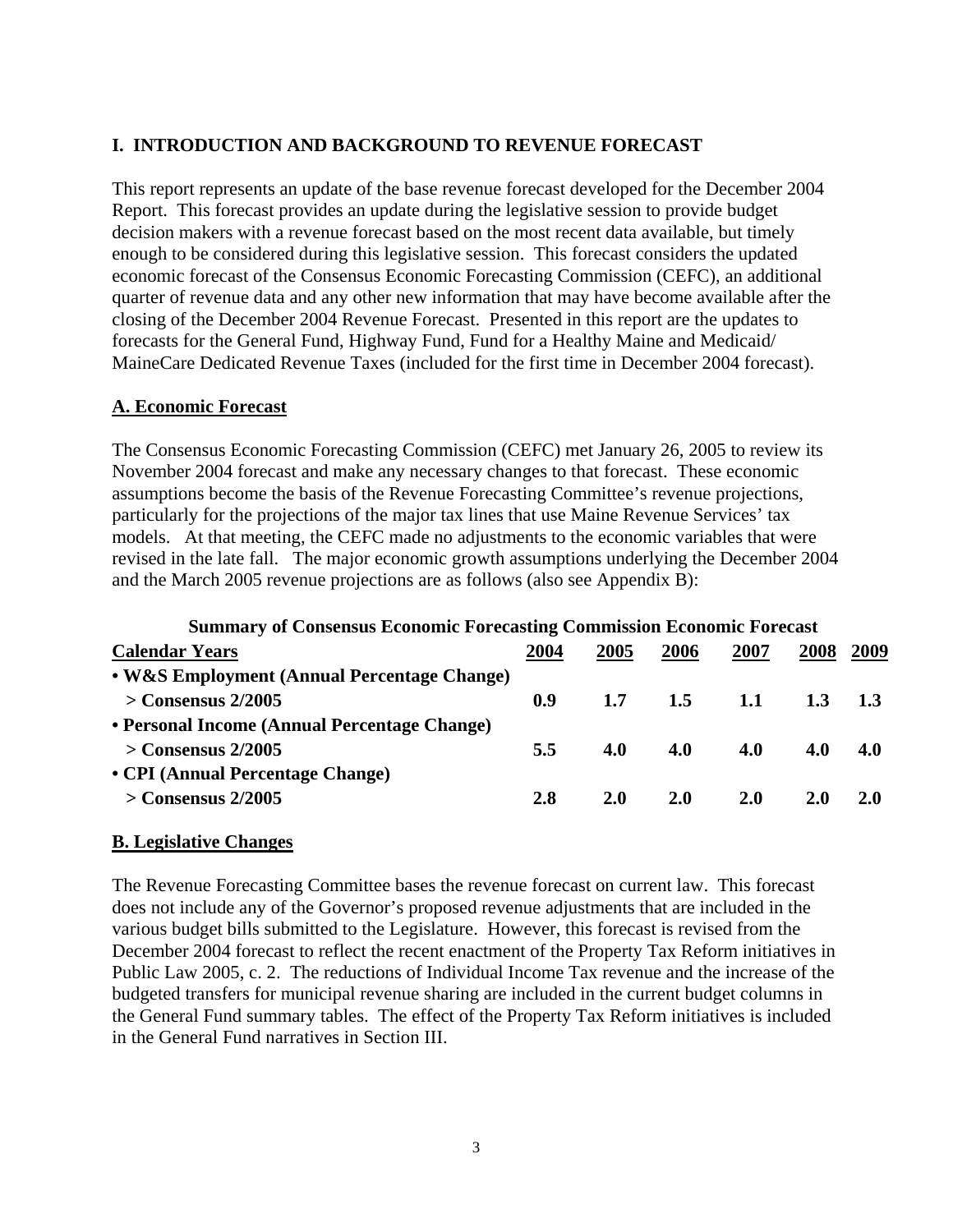## **II. OVERVIEW OF REVENUE PROJECTIONS**

This section provides narrative descriptions of each of the updates/revisions to the forecasts of the major revenue sources of the General Fund, Highway Fund, Fund for a Healthy Maine and the Medicaid/MaineCare Dedicated Revenue Taxes. The Tables in Appendix A provide some recent historical data of actual revenue collections for each of these funds, a comparison by major revenue source of actual FY04 revenue compared to final budgeted amounts, and a comparison of current projections to revised projections for FY05 through FY09. In these tables, the General Fund "Other Revenue" component, which had become a substantial and largely unexplained piece, has been again been broken out into some additional categories for the first time to help explain the forecast of "Other Revenue" in the General Fund. The amounts in the tables in the narratives that follow may not add due to rounding.

## **A. General Fund**

## **General Fund (\$'s in millions)**

|                                     | <b>FY05</b> | FY06 FY07 FY08                                    |      | FY09 |
|-------------------------------------|-------------|---------------------------------------------------|------|------|
| Dec. 2004 Budgeted Amount           |             | \$2,723.6 \$2,719.1 \$2,828.6 \$2,918.0 \$3,022.8 |      |      |
| Legislative Changes (PL 2005, c. 2) |             | $$0.0$ $$15.9$ $$16.2$ $$17.7$ $$19.9$            |      |      |
| <b>Budgeted Amount</b>              |             | \$2,723.6 \$2,703.3 \$2,812.5 \$2,900.3 \$3,002.9 |      |      |
| Net Change – March Forecast         | \$2.0       | \$4.5 \$13.6 \$14.8 \$18.3                        |      |      |
| <b>Revised Amount</b>               |             | \$2,725.6 \$2,707.8 \$2,826.0 \$2,915.1 \$3,021.3 |      |      |
| Annual % Growth                     | 1.6%        | $-0.7\%$ 4.4%                                     | 3.2% | 3.6% |

The March 2005 revisions to the major sources of General Fund revenue are summarized in the following as narrative descriptions of the major assumptions. Recent legislative changes (PL 2005, c. 2 - the Property Tax Reform initiative) are also summarized in the following narratives. Given that the Consensus Economic Forecasting Commission did not revise the economic forecast, the changes made in the major tax lines are technical corrections. Some current year data is updated to recognize unforeseen events based on 3 months of additional data. Some of these have resulted in on-going revisions throughout the forecast period.

The committee was concerned about the recent performance of the Sales Tax (see discussion below) and will be carefully watching the overall performance of General Fund revenue over the next 2 months through April's Individual Income Tax filings. At that point, if Sales Tax and overall performance are below expectations, the committee will likely revisit the General Fund forecast.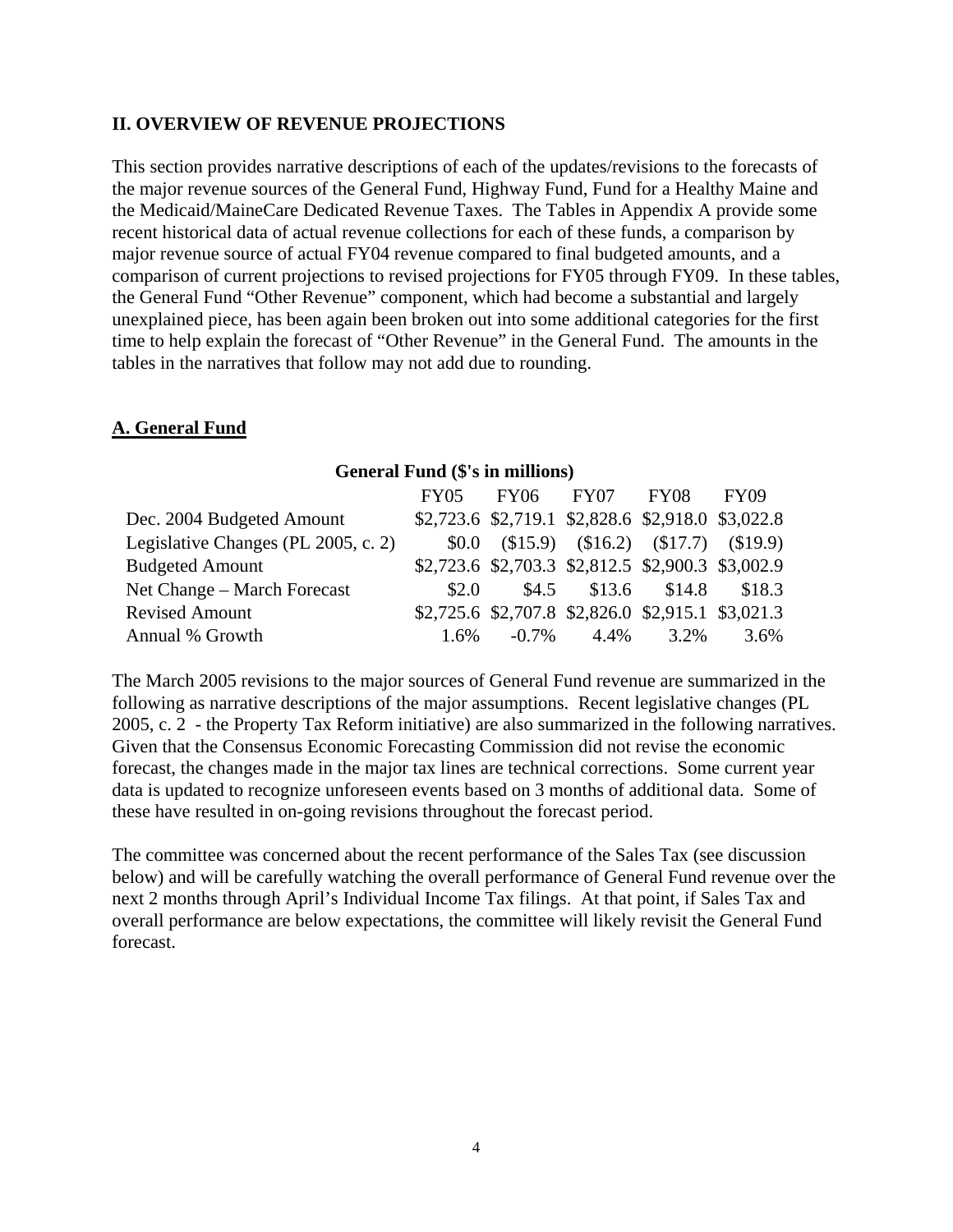### **Sales and Use Tax**

| Sales and Use Tax (\$'s in millions) |          |         |       |                                     |             |  |
|--------------------------------------|----------|---------|-------|-------------------------------------|-------------|--|
|                                      | FY05     | FY06    | FY07  | FY08                                | <b>FY09</b> |  |
| Dec. 2004 Budgeted Amount            | \$914.7  |         |       | \$954.9 \$994.3 \$1,035.6 \$1,079.8 |             |  |
| Net Change – March Forecast          | \$0.0    | \$0.0   | \$0.0 | \$0.0                               | <b>SO.O</b> |  |
| <b>Revised Amount</b>                | \$914.7  | \$954.9 |       | \$994.3 \$1,035.6 \$1,079.8         |             |  |
| Annual % Growth                      | $-0.3\%$ | 4.4%    | 4.1%  | 4.1%                                | 4.3%        |  |

#### **Sales and Use Tax (\$'s in millions)**

The Sales and Use Tax line is extremely close to the revised forecast through January 2005, consequently, it is not revised in this forecast, despite some discouraging performances in the last 2 months. The committee was concerned about this recent below-budget performance, but did not feel an adjustment was warranted at this time. While auto sales have been lagging in recent months, sales of building supply materials have been very strong. The hope is that this negative variance is temporary and that after the winter, the drag effect of higher heating oil prices will go away and spring sales will recover.

#### **Service Provider Tax**

#### **Service Provider Tax (\$'s in millions)**

|                             | <b>FY05</b> | <b>FY06</b> | FY07   | FY08   | FY09   |
|-----------------------------|-------------|-------------|--------|--------|--------|
| Dec. 2004 Budgeted Amount   | \$46.7      | \$48.8      | \$51.1 | \$53.2 | \$55.3 |
| Net Change – March Forecast | \$0.0       | \$0.0       | \$0.0  | \$0.0  | \$0.0  |
| <b>Revised Amount</b>       | \$46.7      | \$48.8      | \$51.1 | \$53.2 | \$55.3 |
| Annual % Growth             | $0.0\%$     | 4.5%        | 4.7%   | 4.1%   | 3.9%   |

This revenue source was segregated from the Sales and Use Tax in order to combine it with a dedicated revenue tax on Private Non-medical Institutions (PNMI's), a portion of which is eligible for Medicaid match. The committee and Maine Revenue Services still do not have sufficient data or historical experience to provide a refinement of the segregation of these services that were previously taxed as taxable sales during the December forecast. This forecast, when combined with the Sales and Use Tax line in aggregate, is very close to budget.

#### **Individual Income Tax**

#### **Individual Income Tax (\$'s in millions)**

|                                     |      | FY05 FY06 FY07 FY08                                    |              |      | <b>FY09</b> |
|-------------------------------------|------|--------------------------------------------------------|--------------|------|-------------|
| Dec. 2004 Budgeted Amount           |      | $$1,196.1$ $$1,246.5$ $$1,306.1$ $$1,369.7$ $$1,431.4$ |              |      |             |
| Legislative Changes (PL 2005, c. 2) |      | $$0.0$ $$15.9$ $$16.2$ $$17.7$ $$19.9$                 |              |      |             |
| <b>Budgeted Amount</b>              |      | $$1,196.1$ $$1,229.7$ $$1,289.0$ $$1,351.0$ $$1,410.4$ |              |      |             |
| Net Change – March Forecast         |      | $\$4.8$ $\$2.9$ $\$12.4$ $\$13.7$ $\$17.5$             |              |      |             |
| <b>Revised Amount</b>               |      | \$1,191.3 \$1,232.6 \$1,301.4 \$1,364.7 \$1,427.9      |              |      |             |
| Annual % Growth                     | 3.0% |                                                        | $3.5\%$ 5.6% | 4.9% | 4.6%        |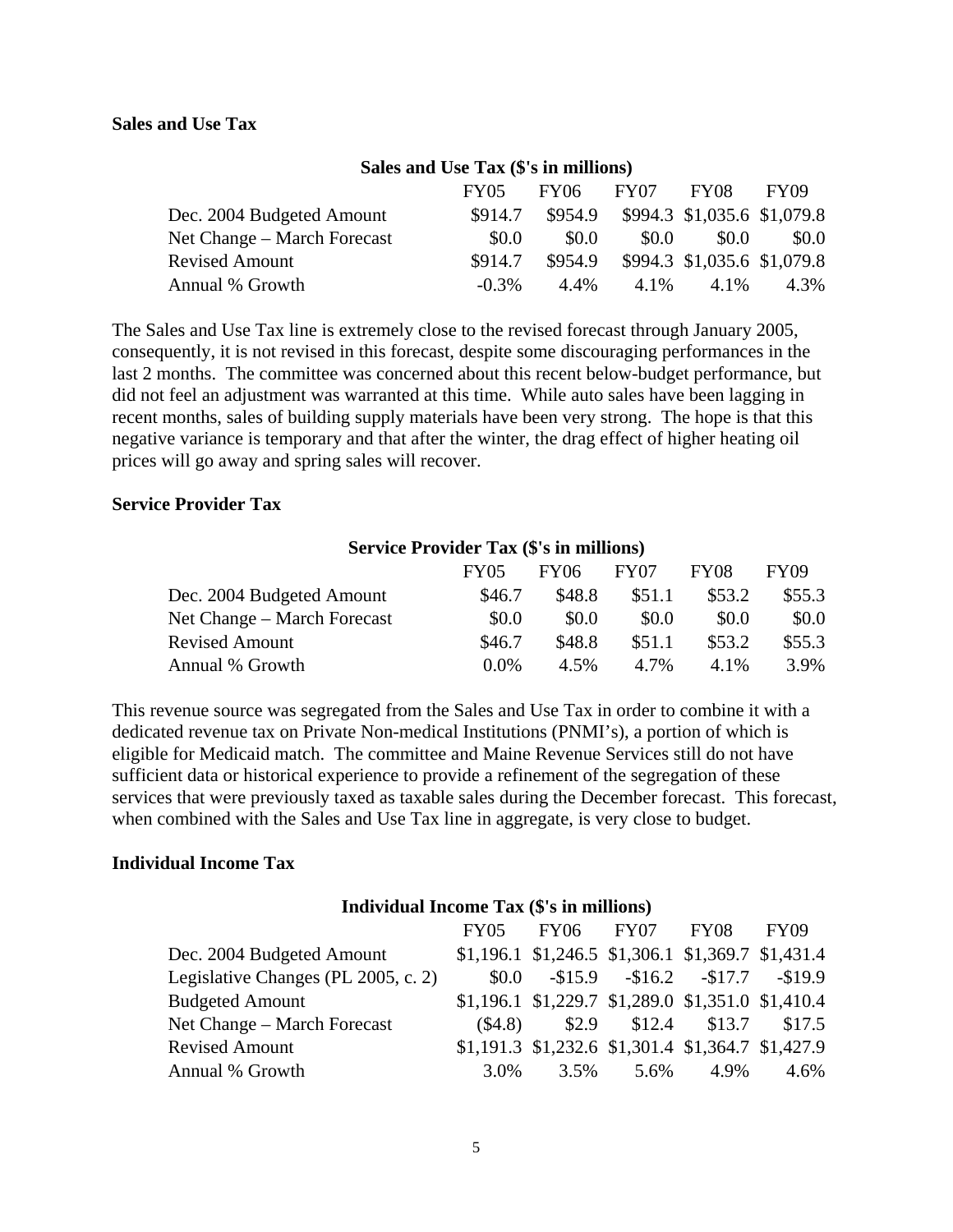Since the December 2004 forecast, the Legislature enacted a property tax reform package (PL 2005, c. 2) that provided an enhanced Tax and Rent Refund or Circuit Breaker benefit. The additional cost of that benefit, approximately \$17.5 million in FY05 and growing to \$21.7 million in FY09, is reflected as a reduction of Individual Income Tax revenue and is included in the original budgeted amount. The table below shows the gross cost of the program and the recent expansion. Its gross cost on Individual Income Tax revenue is reduced by the increase of Individual Income Tax revenue that results from reductions in itemized deductions associated with lower property taxes paid (roughly \$750,000 per year). The net General Fund revenue "cost" is also lessened by a reduction of municipal revenue sharing transfers. The Committee did not revise the estimates of the Circuit Breaker program in this forecast.

|                                     | <b>FY05</b> | FY06       | FY07       | <b>FY08</b> | <b>FY09</b> |
|-------------------------------------|-------------|------------|------------|-------------|-------------|
| Dec. 2004 Budgeted Amount           | $-$ \$24.7  | $-$ \$29.3 | $-$ \$28.7 | $-$ \$29.4  | $-$ \$30.2  |
| PL 2003, c. 2 (Property Tax Reform) | \$0.0       | $-$17.5$   | $-$17.8$   | $-$19.4$    | $-$ \$21.7  |
| <b>Budgeted Amount</b>              | $-$ \$24.7  | $-$ \$46.8 | $-\$46.5$  | $-$ \$48.9  | $-$ \$51.9  |
| Net Change – March Forecast         | \$0.0       | \$0.0      | \$0.0      | \$0.0       | \$0.0       |
| <b>Revised Amount</b>               | $-$ \$24.7  | $-$ \$46.8 | $-\$46.5$  | $-$ \$48.9  | $-$ \$51.9  |
| Annual % Growth                     | 2.4%        | 89.5%      | $-0.6\%$   | 5.2%        | $6.1\%$     |

## **Tax and Rent Refund (Circuit Breaker) Program Reimbursements (\$'s in millions)**

Individual Income Tax revenue performance through January is under budget by a minor amount \$0.2 million or 0.02%. Withholding revenue has been under budget recently and as a result the forecast is revised to assume that this revenue will be adjusted with final payments and refunds, pushing revenue out of the current fiscal year (FY05) and into FY06. FY06 and thereafter are also increased to reflect the omission in the December 2004 forecast of fiduciary income for tax year 2006 and beyond.

## **Corporate Income Tax:**

### **Corporate Income Tax (\$'s in millions)**

|                             | <b>FY05</b> | FY06     | FY07     | FY08      | FY09    |
|-----------------------------|-------------|----------|----------|-----------|---------|
| Dec. 2004 Budgeted Amount   | \$123.4     | \$113.1  | \$106.8  | \$93.0    | \$93.0  |
| Net Change – March Forecast | \$0.0       | \$0.0    | \$0.0    | \$0.0     | \$0.0   |
| <b>Revised Amount</b>       | \$123.4     | \$113.1  | \$106.8  | \$93.0    | \$93.0  |
| Annual % Growth             | $10.5\%$    | $-8.3\%$ | $-5.6\%$ | $-12.9\%$ | $0.0\%$ |

The Corporate Income Tax is running ahead of budget through January 2005, \$1.4 million or 2.1% as a result of lower than anticipated refunds associated with the 2003 tax year. The Committee decided not to revise this line at this time.

### **Cigarette and Tobacco Tax**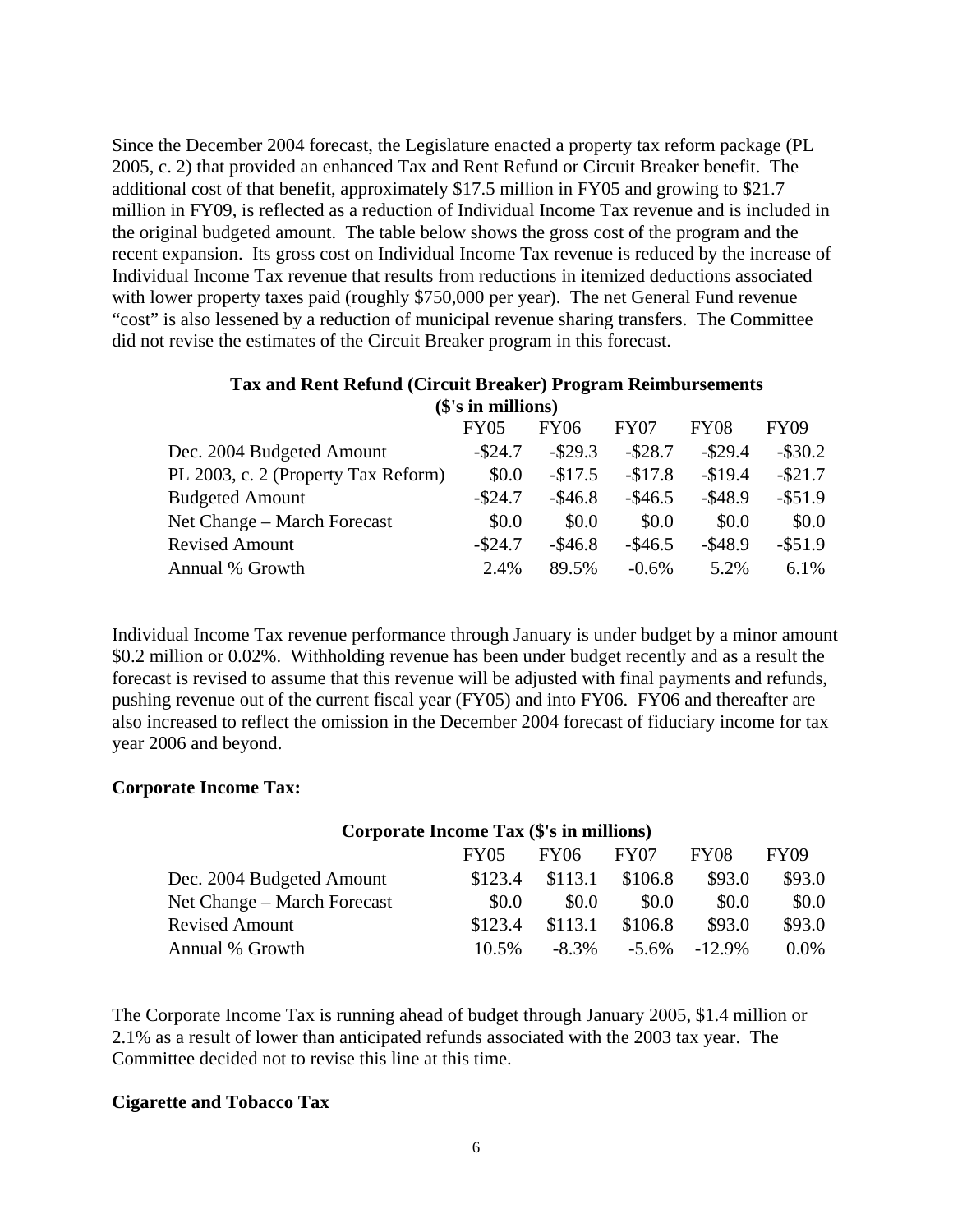## **Cigarette and Tobacco Tax (\$'s in millions)**

|                             | <b>FY05</b> | <b>FY06</b> | FY07     | FY08     | FY09     |
|-----------------------------|-------------|-------------|----------|----------|----------|
| Dec. 2004 Budgeted Amount   | \$96.0      | \$95.2      | \$94.5   | \$93.8   | \$93.0   |
| Net Change – March Forecast | \$0.0       | \$0.0       | \$0.0    | \$0.0    | \$0.0    |
| <b>Revised Amount</b>       | \$96.0      | \$95.2      | \$94.5   | \$93.8   | \$93.0   |
| Annual % Growth             | $-0.6\%$    | $-0.8\%$    | $-0.7\%$ | $-0.8\%$ | $-0.9\%$ |

Cigarette Tax has been running slightly ahead of budget through January 2005, \$0.6 million or +1.0%.

## **Public Utilities Tax**

## **Public Utilities Tax (\$'s in millions)**  FY05 FY06 FY07 FY08 FY09 Dec. 2004 Budgeted Amount \$26.7 \$25.4 \$24.5 \$23.3 \$22.3 Net Change – March Forecast  $\$0.0 \ \$0.0 \ \$0.0 \ \$0.0 \ \$0.0 \$ Revised Amount \$26.7 \$25.4 \$24.5 \$23.3 \$22.3 Annual % Growth  $-4.7\%$   $-4.6\%$   $-3.7\%$   $-4.8\%$   $-4.5\%$

There is insufficient data to update this revenue source at this time. The primary source of revenue for this category is the Telecommunications Personal Property Tax, which is assessed in May.

## **Insurance Companies Tax**

| <b>Insurance Companies Tax (\$'s in millions)</b> |             |             |        |             |             |  |
|---------------------------------------------------|-------------|-------------|--------|-------------|-------------|--|
|                                                   | <b>FY05</b> | <b>FY06</b> | FY07   | <b>FY08</b> | <b>FY09</b> |  |
| Dec. 2004 Budgeted Amount                         | \$78.6      | \$77.1      | \$79.6 | \$81.1      | \$82.7      |  |
| Net Change – March Forecast                       | \$0.0       | \$0.0       | \$0.0  | \$0.0       | \$0.0       |  |
| <b>Revised Amount</b>                             | \$78.6      | \$77.1      | \$79.6 | \$81.1      | \$82.7      |  |
| Annual % Growth                                   | 8.9%        | $-1.9\%$    | 3.2%   | $1.9\%$     | 1.9%        |  |

Insurance Company Tax is running ahead of budget through January 2005, \$0.4 million or +2.8%. The Committee did not revise this revenue estimate at this time. There is insufficient information to support a revision.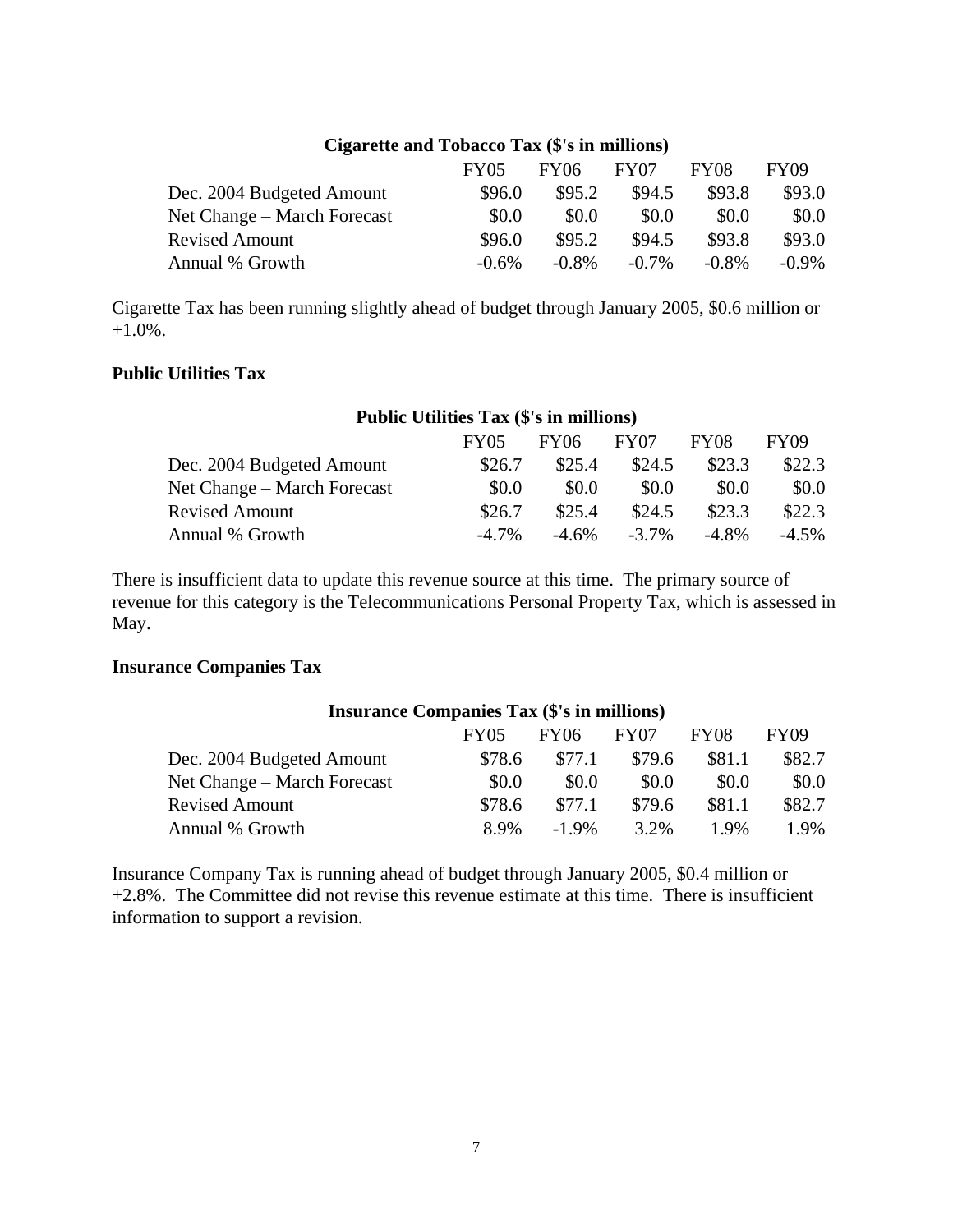## **Estate Tax**

## **Estate Tax (\$'s in millions)**

|                             | <b>FY05</b> | FY06    | FY07    | FY08    | FY09   |
|-----------------------------|-------------|---------|---------|---------|--------|
| Dec. 2004 Budgeted Amount   | \$29.0      | \$30.1  | \$31.6  | \$33.9  | \$35.4 |
| Net Change – March Forecast | \$0.0       | \$0.0   | \$0.0   | \$0.0   | \$0.0  |
| <b>Revised Amount</b>       | \$29.0      | \$30.1  | \$31.6  | \$33.9  | \$35.4 |
| Annual % Growth             | $-9.5%$     | $3.6\%$ | $5.0\%$ | $7.2\%$ | 4.3%   |

The Estate Tax revenue line is performing well, primarily based on very strong December 2004 collections. Revenue from this source is running \$5.1 million or +41.1% over budget. A review of the detail of the estates that have been filed indicated that the size and number was roughly consistent with the December 2004 forecast and that this positive variance was largely a timing issue and the variance would erode as the fiscal year progressed.

### **Property Tax - Unorganized Territory**

| <b>Property Tax - Unorganized Territory (\$'s in millions)</b> |             |         |                  |             |             |  |  |
|----------------------------------------------------------------|-------------|---------|------------------|-------------|-------------|--|--|
|                                                                | <b>FY05</b> | FY06    | FY <sub>07</sub> | <b>FY08</b> | <b>FY09</b> |  |  |
| Dec. 2004 Budgeted Amount                                      | \$10.6      | \$10.7  | \$11.0           | \$11.3      | \$11.7      |  |  |
| Net Change – March Forecast                                    | \$0.0       | \$0.0   | \$0.0            | \$0.0       | \$0.0       |  |  |
| <b>Revised Amount</b>                                          | \$10.6      | \$10.7  | \$11.0           | \$11.3      | \$11.7      |  |  |
| Annual % Growth                                                | $-1.2\%$    | $1.0\%$ | 2.7%             | 3.0%        | 3.0%        |  |  |

Insufficient updated information is available at this time to revise this forecast.

## **Income from Investments**

| Income from Investments (5's in millions) |             |             |                  |         |         |  |
|-------------------------------------------|-------------|-------------|------------------|---------|---------|--|
|                                           | <b>FY05</b> | <b>FY06</b> | FY <sub>07</sub> | FY08    | FY09    |  |
| Dec. 2004 Budgeted Amount                 | \$4.1       | \$6.0       | \$6.0            | \$6.0   | \$6.0   |  |
| Net Change – March Forecast               | \$0.8       | \$0.0       | \$0.0            | \$0.0   | \$0.0   |  |
| <b>Revised Amount</b>                     | \$4.1       | \$6.0       | \$6.0            | \$6.0   | \$6.0   |  |
| Annual % Growth                           | 111.9%      | 23.5%       | $0.0\%$          | $0.0\%$ | $0.0\%$ |  |

**Income from Investments (\$'s in millions)** 

Income from Investments has been consistently ahead of budget through January 2005. This revenue source is \$0.2 million or +9.5% ahead of budgeted amounts. This is due to both rates of return on the cash pool exceeding expectations and balances in the cash pool, in particular that portion on which the General Fund earns interest income, are also ahead of expectations. Due to these factors, General Fund revenue in this line is increased by \$811.728 in FY05.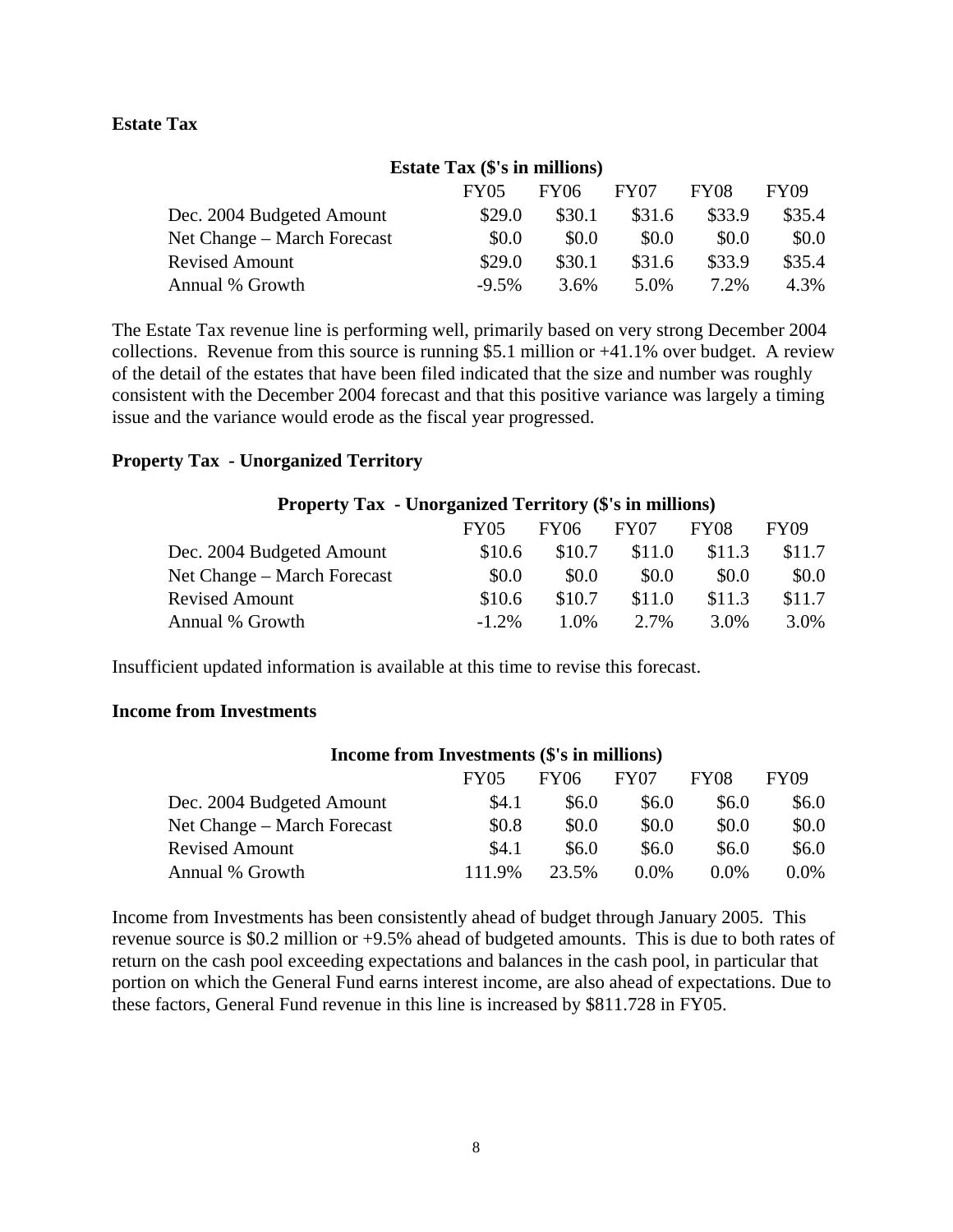### **Transfers to Municipal Revenue Sharing**

|                                     | FY05       | <b>FY06</b>                   | FY07  | <b>FY08</b>                             | <b>FY09</b> |
|-------------------------------------|------------|-------------------------------|-------|-----------------------------------------|-------------|
| Dec. 2004 Budgeted Amount           |            | $-116.3 -122.9 -127.8 -132.7$ |       |                                         | $-$138.3$   |
| PL 2003, c. 2 (Property Tax Reform) | \$0.0      | \$0.9                         | \$0.9 | \$1.0                                   | \$1.1       |
| <b>Budgeted Amount</b>              |            | $-$116.3$ $-$122.0$           |       | $-\$126.9$ $-\$131.7$ $-\$137.2$        |             |
| Net Change – March Forecast         | \$0.0      | \$0.0                         | \$0.0 | \$0.0                                   | \$0.0       |
| <b>Revised Amount</b>               | $-\$116.3$ |                               |       | $-$122.9$ $-$127.8$ $-$132.7$ $-$138.3$ |             |
| Annual % Growth                     | 4.4%       | 5.6%                          | 4.0%  | 3.8%                                    | 4.2%        |

#### **Transfers to Municipal Revenue Sharing (\$'s in millions)**

The amounts transferred for municipal revenue sharing are based on a percentage of the Individual Income Tax, Corporate Income Tax, Sales and Use Tax and the General Fund portion of the Service Provider Tax. Consequently, the estimate of these amounts is a simple calculation based on the forecast for those taxes. The only unusual change related to these transfers is a planned increase from 5.1% to 5.2% of these taxes beginning in FY06. The impact of the Property Tax Reform package (PL 2005, c. 2) is reflected in the table above.

### **Transfer from Lottery Commission**

#### **Transfer from Lottery Commission (\$'s in millions)**

|                             | <b>FY05</b> | FY06   | FY07    | <b>FY08</b> | FY09    |
|-----------------------------|-------------|--------|---------|-------------|---------|
| Dec. 2004 Budgeted Amount   | \$52.3      | \$52.8 | \$52.8  | \$52.8      | \$52.8  |
| Net Change – March Forecast | \$0.0       | \$0.0  | \$0.0   | \$0.0       | \$0.0   |
| <b>Revised Amount</b>       | \$52.3      | \$52.8 | \$52.8  | \$52.8      | \$52.8  |
| Annual % Growth             | 26.7%       | 1.0%   | $0.0\%$ | $0.0\%$     | $0.0\%$ |

Lottery Transfers to the General Fund is budget through January 2005 by \$0.7 million or –2.2%, although a strong January revenue performance lessened the negative variance in Lottery Transfers. Much of this variance appears to be related to timing issues. Noting the recovery in January, the committee did not revise the forecast of Lottery Transfers.

### **Other Revenues**

### **Other Revenues (\$'s in millions)**

|                             | <b>FY05</b> | <b>FY06</b> | FY07    | FY08     | FY09    |
|-----------------------------|-------------|-------------|---------|----------|---------|
| Dec. 2004 Budgeted Amount   | \$261.7     | \$181.2     | \$198.0 | \$196.9  | \$197.8 |
| Net Change – March Forecast | \$0.0       | \$0.0       | \$0.0   | \$0.0    | \$0.0   |
| <b>Revised Amount</b>       | \$261.7     | \$181.2     | \$198.0 | \$196.9  | \$197.8 |
| Annual % Growth             | $-19.8\%$   | -30.8%      | 9.3%    | $-0.6\%$ | $0.4\%$ |

This category of revenue actually represents many different individual revenue sources that are forecast by several different agencies. As mentioned earlier, this year's report provides additional descriptions of the many sources included in this line. See Appendix B for the detail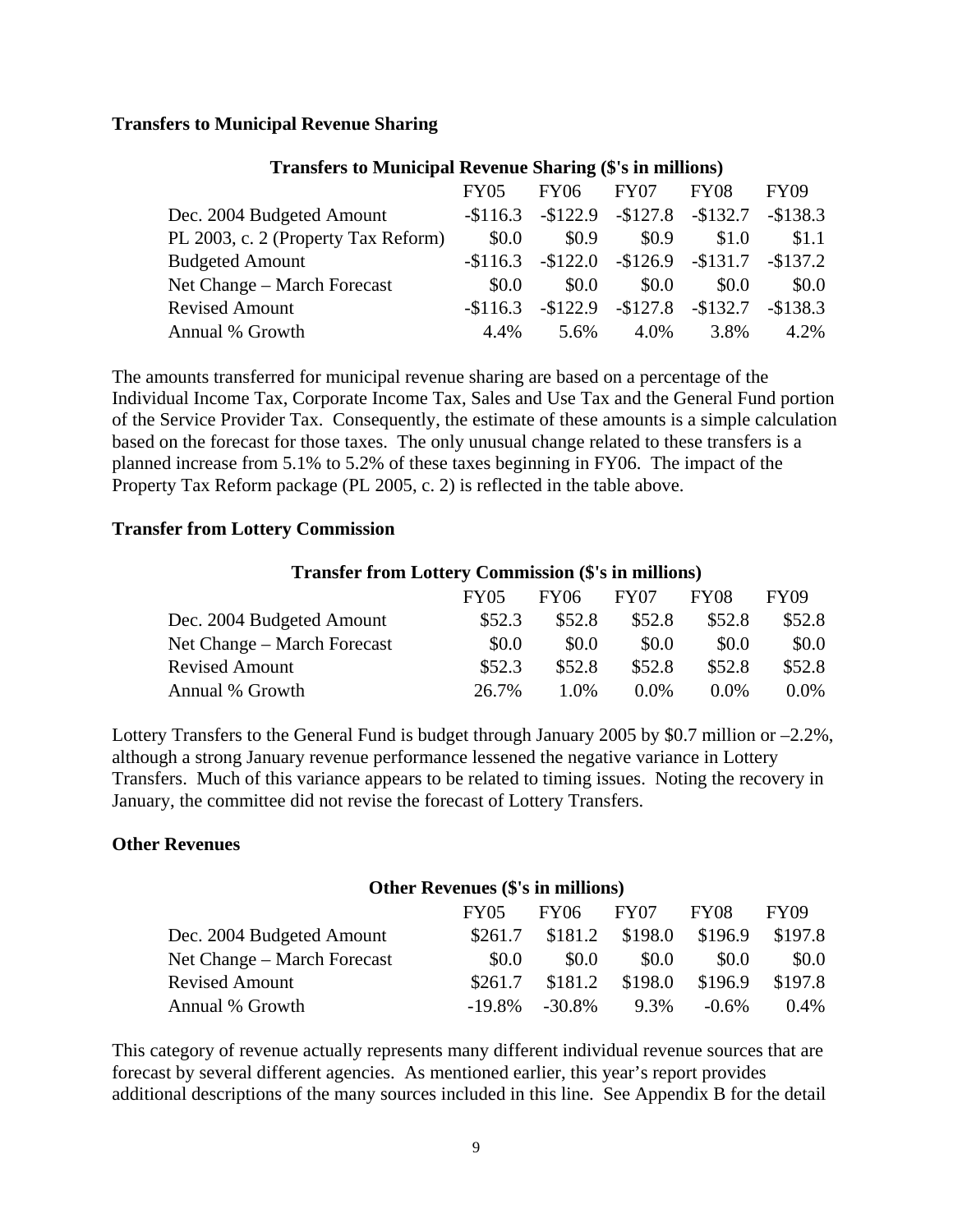of the changes in this forecast of this line. Presented in the following paragraphs are descriptions of the major changes that represent substantial revisions to this forecast.

**Real Estate Transfer Tax** – Despite an upward projection in January of 2004 of \$1.1 million, and a \$3.2 million upward revision in December 2004, this tax still has been running ahead of expectations in the current fiscal year through January 2005, \$1.4 million or +8.9%. This forecast increases the FY05 General Fund revenue from this tax by an additional \$2,500,000. This growth is very unusual and the committee is not comfortable assuming that future performance will continue at these outlier levels in FY05. The dedicated revenue to the Housing Opportunities for Maine (HOME) Fund is also projected to increase by the same amount.

**Liquor Sales and Operations** – While the committee revisited this revenue source as part of its March 2005 forecast, no revisions were made at this time. This revenue category is in transition based on the recent leasing of the State's wholesale liquor business to a private entity and the discontinuance of state-owned liquor stores. Revenues will now be generated on the basis of profit sharing arrangement. At this point, no revenue is estimated from the profit sharing arrangement as a result of the provisions of the contract guaranteeing a minimum profit to the contractor.

**Liquor Taxes and Fees** – The major variance through January is related to the alcohol premium tax on spirits, which was not revised in the December forecast until the committee determined whether the FY04 increase was unusual. Based on some limited updated data of sales, the committee is revising this forecast upward to approximately the amount of revenue generated in FY04, resulting in an increase of \$70,664 in each year of the forecast period (FY05 to FY09).

**Banking Fees/Assessments** – This category reflects a significant increase in securities registration fee income budgeted for FY05 and future years, the result of the increase in the filing fee from \$500 to \$1,000 authorized under PL 2003, c. 673, Part RRR, and effective August 1, 2004. As has been the history of projections of these fees, the budgeted revenue has understated performance. FY05 revenue performance for these fees is running significantly ahead of budget and this forecast adjusts these fees upward by \$1,125,000 in FY05. The forecast is also increased by \$1,500,000 annually beginning in FY06 to attempt to address this chronic underestimation of the revenue from these fees.

**Pari-mutuel and Gaming Revenue** – The committee discussed possible changes to the assumed start date of the Racino initiative, the operation of video slot machines at a commercial track in Bangor. The assumptions of the start date of the "Racino" initiative was revised in the December forecast and it now appears that Penn National, the tentative licensee, may change those plans again. There is some uncertainty related to this initiative. One element of uncertainty is the "requirement" by the tentative licensee that a confidentiality provision be added to the licensing process. A bill is working its way through the Legislature to address this concern. The committee evaluated the different scenarios, and due to the relatively minor differences in the revenue under the scenarios, decided not to revise the forecast at this time. A review in the fall after regulatory hurdles have passed will provide a more accurate forecast of this revenue source.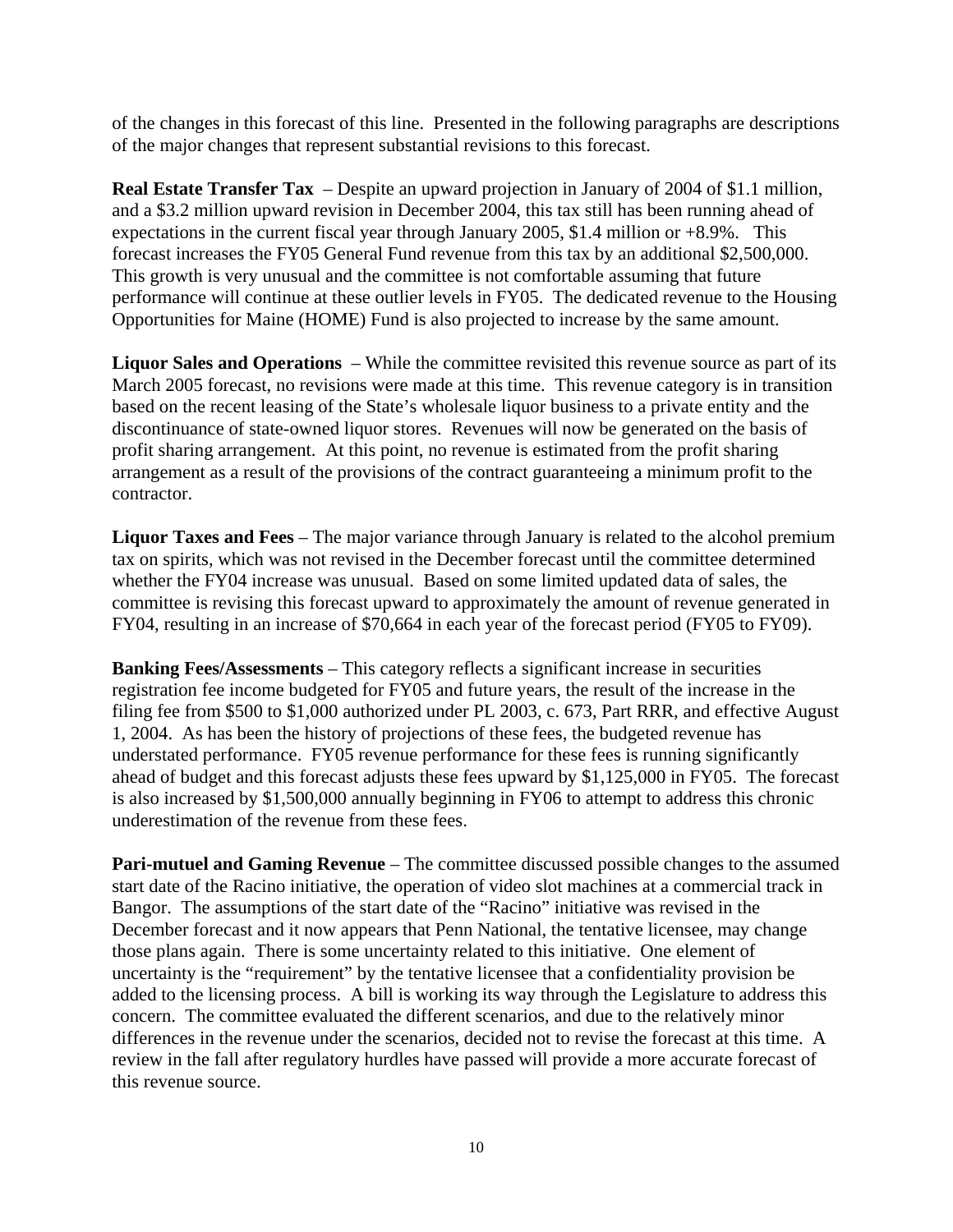**Fines, Forfeits and Penalties** – General Fund fine revenue was not revised despite being slightly under budget through January 2005. Highway Fund fine revenue was reduced (see Highway Fund section).

**Targeted Case Management Revenue (HHS)** – This revenue source is running substantially behind, but this is only a timing issue based on some delays in intradepartmental billings. No adjustment is made at this time.

**HHS Services Rendered** – This revenue source is also running behind, primarily as a result of the lack of revenue received from the 1<sup>st</sup> quarter of FY05 of Administration/Cost Allocation revenue. This negative variance should be eliminated by the end of FY05.

**Transfers to Maine Clean Election Fund** - 21 MRSA §1124 authorizes early transfers to the Maine Clean Elections Fund in the event that the Commission on Governmental Ethics and Election Practices determines that it will not have sufficient funds. The December 2004 forecast assumed that only the January 1, 2007 transfer would be advanced early to address a shortfall. There is a risk that an additional "advance" of the January 1, 2008 transfer may be requested by the commission, depending on the number of gubernatorial candidates that run as Clean Elections Fund candidates. This risk may be reduced if the Emergency FY05 Supplemental Budget Bill, LD 508, provides \$2,400,000 to the Fund as proposed by the Governor.

**Other Miscellaneous** – Provided below are some of the "other miscellaneous" General Fund revenue changes, which are typically identified by a Revenue Source Code number (RSC).

- **Aeronautical Gas Tax (0331)** This revenue line based on recent performance and information on air traffic data appears to have begun a recovery after the 9-11 disaster. This revenue source is increased by \$150,000 in each year of the forecast.
- **Audit Recovery (2680)** This source is increased on a one-time basis in FY05 to reflect an unbudgeted recovery of \$235,890 representing the final settlement of FY02 payments from an institute for mental disease.
- **Misc Income (2686)** An additional \$1,276,356 collected by the Department of Health and Human Services is increased on a one-time basis in FY05 to reflect this unanticipated revenue collection representing legal settlements from pharmaceutical companies.
- **Recovered Costs (2690)** The Office of Attorney General has received an unusually large number of settlements in FY05 as a result General Fund revenue estimates for this category are increased by \$331,121 in FY05 only.
- Sale of Autos (2821) The projections of the revenue from the sale of autos Department of Public Safety, State Police was overstated in aggregate by approximately \$50,000 per year. In addition, the appropriate "split" of this revenue between the General Fund and the Highway Fund was not calculated correctly. These corrections increase General Fund revenue by \$61,000 annually for each year of the forecast and decrease Highway Fund revenue by \$111,000 annually for each year.

## **B. Highway Fund**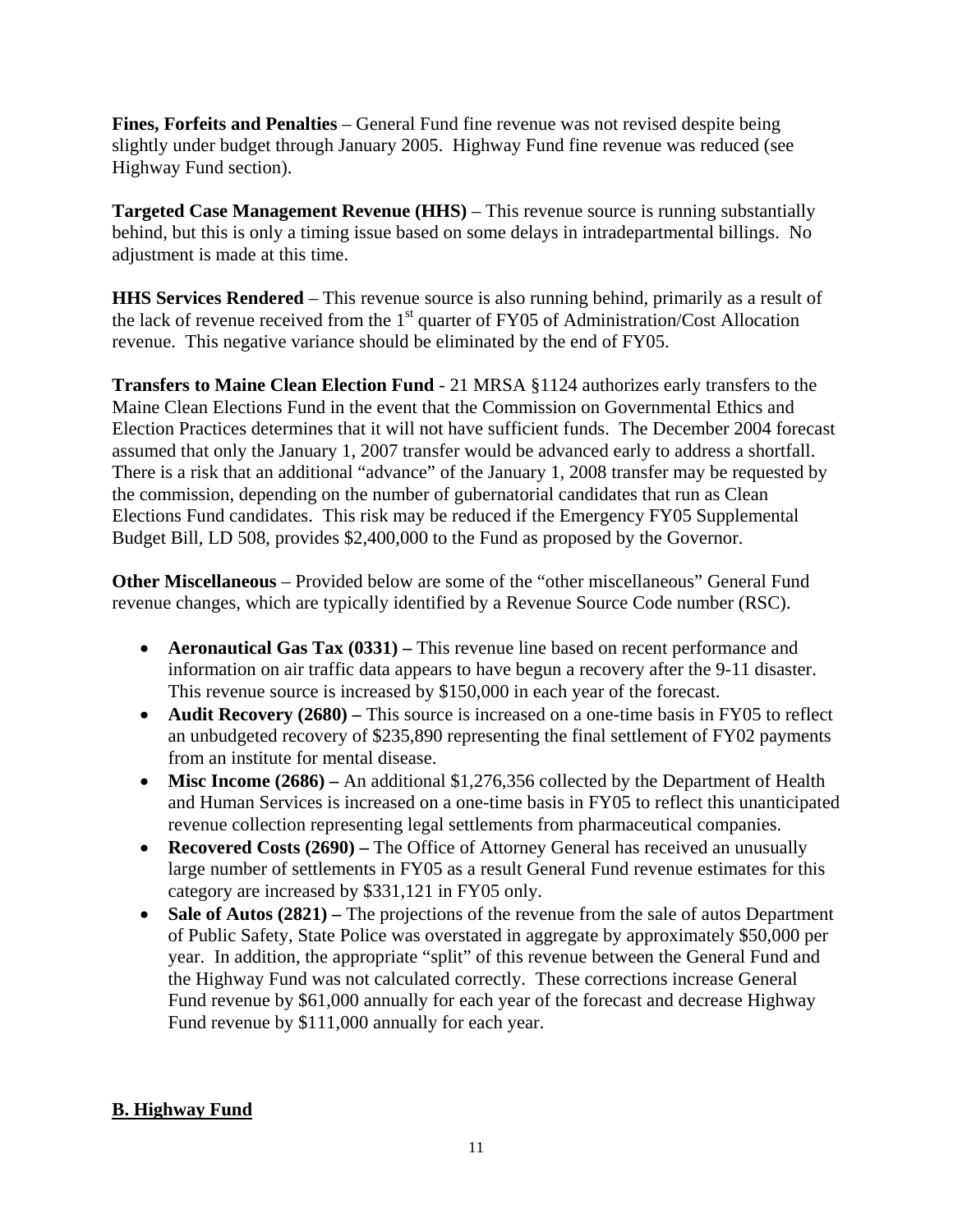| $\mathbf{H}$ giiway fuliu ( $\phi$ s iii iiiiiiiioiis) |         |           |          |           |             |  |
|--------------------------------------------------------|---------|-----------|----------|-----------|-------------|--|
|                                                        | FY05    | FY06      | FY07     | FY08      | <b>FY09</b> |  |
| Dec. 2004 Budgeted Amount                              | \$321.4 | \$330.4   | \$340.2  | \$348.8   | \$358.1     |  |
| Net Change – March Forecast                            | \$1.9   | $(\$0.4)$ | $\$0.4)$ | $(\$0.4)$ | $(\$0.4)$   |  |
| <b>Revised Amount</b>                                  | \$323.3 | \$330.0   | \$339.8  | \$348.4   | \$357.8     |  |
| Annual % Growth                                        | $3.6\%$ | 2.1%      | 3.0%     | $2.5\%$   | 2.7%        |  |

**Highway Fund (\$'s in millions)** 

Highway Fund revenue is being revised in 2 revenue sources. The Motor Vehicle Registration and Fees collected by the Secretary of State, Bureau of Motor Vehicle and Fine Revenue collected by the Judicial Department. The net forecast is increased by \$1.9 million on a one-time basis for FY05 and is decreased by \$386,000 annually for FY06 thru FY09.

### **Fuel Taxes**

| <b>Fuel Taxes (\$'s in millions)</b> |             |             |         |         |         |  |
|--------------------------------------|-------------|-------------|---------|---------|---------|--|
|                                      | <b>FY05</b> | <b>FY06</b> | FY07    | FY08    | FY09    |  |
| Dec. 2004 Budgeted Amount            | \$220.8     | \$229.7     | \$237.9 | \$246.6 | \$255.6 |  |
| Net Change – March Forecast          | \$0.0       | \$0.0       | \$0.0   | \$0.0   | \$0.0   |  |
| <b>Revised Amount</b>                | \$220.8     | \$229.7     | \$237.9 | \$246.6 | \$255.6 |  |
| Annual % Growth                      | 3.9%        | 4.0%        | $3.6\%$ | 3.7%    | 3.7%    |  |

This major revenue line (composed of both the gasoline tax and special fuel taxes) is the only Highway Fund revenue source that is forecast using Maine Revenue Services models. The recent data on actual CPI change was close enough to the forecasted amounted (only 0.1% lower) that no change from the forecasted rate resulted. With no other change to the economic forecast, this revenue estimate remains unchanged from the December 2004 forecast. Current forecasted rates are presented in the table below.

| <b>Projected Tax Rates</b> |  |  |
|----------------------------|--|--|
|----------------------------|--|--|

|               |         | Gasoline Tax    | Special Fuel Tax |         |  |
|---------------|---------|-----------------|------------------|---------|--|
|               |         | Current Revised | Current          | Revised |  |
| 7/1/2004 Act. | \$0.252 |                 | \$0.263          |         |  |
| 7/1/2005      | \$0.257 | \$0.259         | \$0.268          | \$0.270 |  |
| 7/1/2006      | \$0.262 | \$0.264         | \$0.274          | \$0.276 |  |
| 7/1/2007      | \$0.269 | \$0.269         | \$0.281          | \$0.281 |  |
| 7/1/2008      | \$0.275 | \$0.275         | \$0.281          | \$0.281 |  |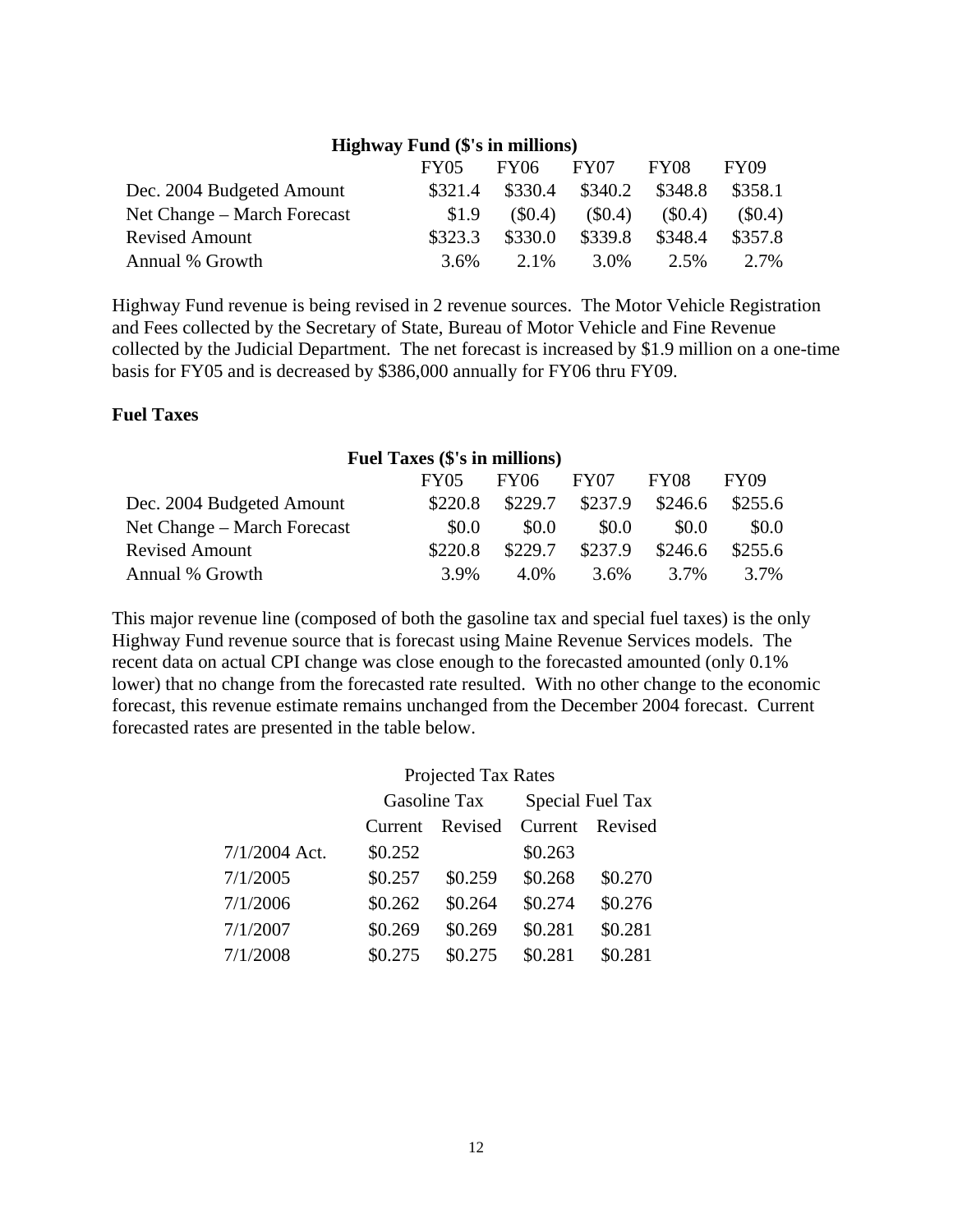## **Motor Vehicle Registration & Fees**

| Motor Vehicle Registration & Fees (5's in millions) |             |             |                  |             |             |
|-----------------------------------------------------|-------------|-------------|------------------|-------------|-------------|
|                                                     | <b>FY05</b> | <b>FY06</b> | FY <sub>07</sub> | <b>FY08</b> | <b>FY09</b> |
| Dec. 2004 Budgeted Amount                           | \$78.9      | \$83.1      | \$84.3           | \$84.1      | \$84.2      |
| Net Change – March Forecast                         | \$2.5       | \$0.0       | \$0.0            | \$0.0       | \$0.0       |
| <b>Revised Amount</b>                               | \$81.4      | \$83.1      | \$84.3           | \$84.1      | \$84.2      |
| Annual % Growth                                     | $(1.4\%)$   | 2.1%        | $1.4\%$          | $-0.2\%$    | 0.2%        |

## **Motor Vehicle Registration & Fees (\$'s in millions)**

This revenue category was revised upward on a one-time basis by approximately \$2.5 million in FY05 largely based on the most current trends in actual revenue collections in these lines. In December, the committee only made modest changes in this line as a result of the uncertainty surrounding many of the major components in this line, long-term trailer fee revenue in particular. This modest change was in spite of a positive variance of over \$2.6 million (+11.2% variance) through the first 4 months of FY05. That positive variance has continued to grow and through the end of January is over \$4.7 million,  $a + 12.1\%$  variance. This forecast makes adjustments to motor vehicle registrations and initial plate fees for a total increase of \$2,525,000 in FY 05. The remainder of the positive variance through the end of January is expected to erode based on an inaccurate monthly distribution.

## **Inspection Fees**

### **Inspection Fees (\$'s in millions)**

|                             | <b>FY05</b> | <b>FY06</b> | FY07    | FY08  | FY09  |
|-----------------------------|-------------|-------------|---------|-------|-------|
| Dec. 2004 Budgeted Amount   | \$4.4       | \$4.4       | \$4.4   | \$4.5 | \$4.5 |
| Net Change – March Forecast | $\$0.1)$    | \$0.0       | \$0.0   | \$0.0 | \$0.0 |
| <b>Revised Amount</b>       | \$4.3       | \$4.4       | \$4.4   | \$4.5 | \$4.5 |
| Annual % Growth             | $(9.1\%)$   | 2.7%        | $0.4\%$ | 1.2%  | 1.3%  |

This revenue category has been under budget through the end of January by  $$358,276$  or – 12.3%. Fees from motor vehicle inspection stickers collected by the Department of Public Safety are running under budget for FY05 by more than \$275,000 or –12.6% through January 2005. This variance is largely a timing issue and does not need to be adjusted at the present time. The Bureau of Motor Vehicle revenue from Permits to Use Highways is also in this category. Based on performance for FY05 through January (below budget by more than \$50,000 or –9.4%), this revenue source is being revised downward by \$100,000 on a one-time basis in FY05.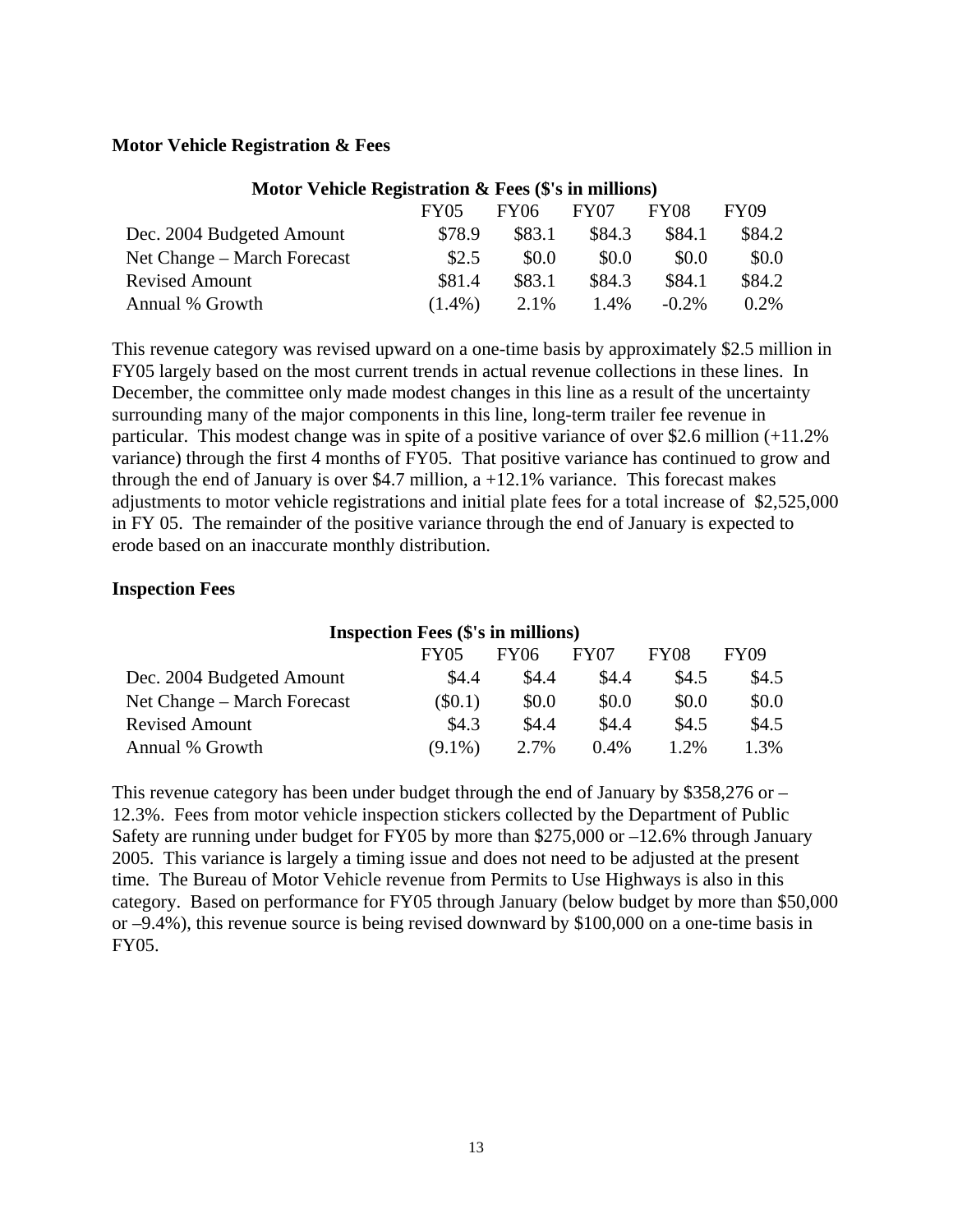## **Fines, Forfeits and Penalties**

| Fines, Forteits and Penalties (S's in millions) |                  |                  |         |             |
|-------------------------------------------------|------------------|------------------|---------|-------------|
| FY05                                            | FY <sub>06</sub> | FY <sub>07</sub> | FY08    | <b>FY09</b> |
| \$2.2                                           | \$2.2            | \$2.3            | \$2.3   | \$2.3       |
| (\$0.3)                                         | (S0.3)           | $(\$0.3)$        | (\$0.3) | $(\$0.3)$   |
| \$1.9                                           | \$2.0            | \$2.0            | \$2.0   | \$2.0       |
| $(1.5\%)$                                       | 4.4%             | 2.3%             | $0.0\%$ | $0.0\%$     |
|                                                 |                  |                  |         |             |

**Fines, Forfeits and Penalties (\$'s in millions)** 

The negative variance of \$204,198 in actual revenues collected in FY04, while originally thought to be a timing issue, now appears to be an on-going reduction in the amount of Highway Fund fine revenue. This line is revised downward by \$275,000 for each year of the forecast.

### **Income from Investments**

| Income from Investments (\$'s in millions) |       |             |                  |         |         |
|--------------------------------------------|-------|-------------|------------------|---------|---------|
|                                            | FY05  | <b>FY06</b> | FY <sub>07</sub> | FY08    | FY09    |
| Dec. 2004 Budgeted Amount                  | \$0.9 | \$1.6       | \$1.6            | \$1.6   | \$1.6   |
| Net Change – March Forecast                | \$0.1 | \$0.0       | \$0.0            | \$0.0   | \$0.0   |
| <b>Revised Amount</b>                      | \$1.1 | \$1.6       | \$1.6            | \$1.6   | \$1.6   |
| Annual % Growth                            | 47.2% | 46.9%       | $0.0\%$          | $0.0\%$ | $0.0\%$ |

Income from Investments is based on projected cash balances of the Highway Fund and projected rates of earnings of the cash pool. Cash pool earnings have been running ahead of budget due to higher than anticipated returns. Growth in investment rates of return was projected, but it now appears to have shown up in the earnings sooner than was previously budgeted, longer-term projections remain the same.

### **Highway Fund - Other Revenues**

| <b>Highway Fund - Other Revenues (\$'s in millions)</b> |        |             |                  |             |             |
|---------------------------------------------------------|--------|-------------|------------------|-------------|-------------|
|                                                         | FY05   | <b>FY06</b> | FY <sub>07</sub> | <b>FY08</b> | <b>FY09</b> |
| Dec. 2004 Budgeted Amount                               | \$14.2 | \$9.5       | \$9.8            | \$9.8       | \$9.9       |
| Net Change – March Forecast                             | (S0.4) | (S0.1)      | $\$0.1)$         | (S0.1)      | $\$0.1)$    |
| <b>Revised Amount</b>                                   | \$13.8 | \$9.4       | \$9.7            | \$9.7       | \$9.8       |
| Annual % Growth                                         | 45.4%  | $-33.2\%$   | 3.0%             | $0.7\%$     | $0.7\%$     |

This revenue category includes various miscellaneous revenues collected for the Highway Fund by the different agencies. Revenue from the sale of State Police vehicles has been adjusted downwards by \$0.1 million to achieve the proper revenue split between the General Fund and the Highway Fund and to reflect a reduced level of projected sales. In addition, a one-time downwards adjustment of \$0.3 million has been forecast in two miscellaneous revenue lines collected by the Bureau of Motor Vehicles.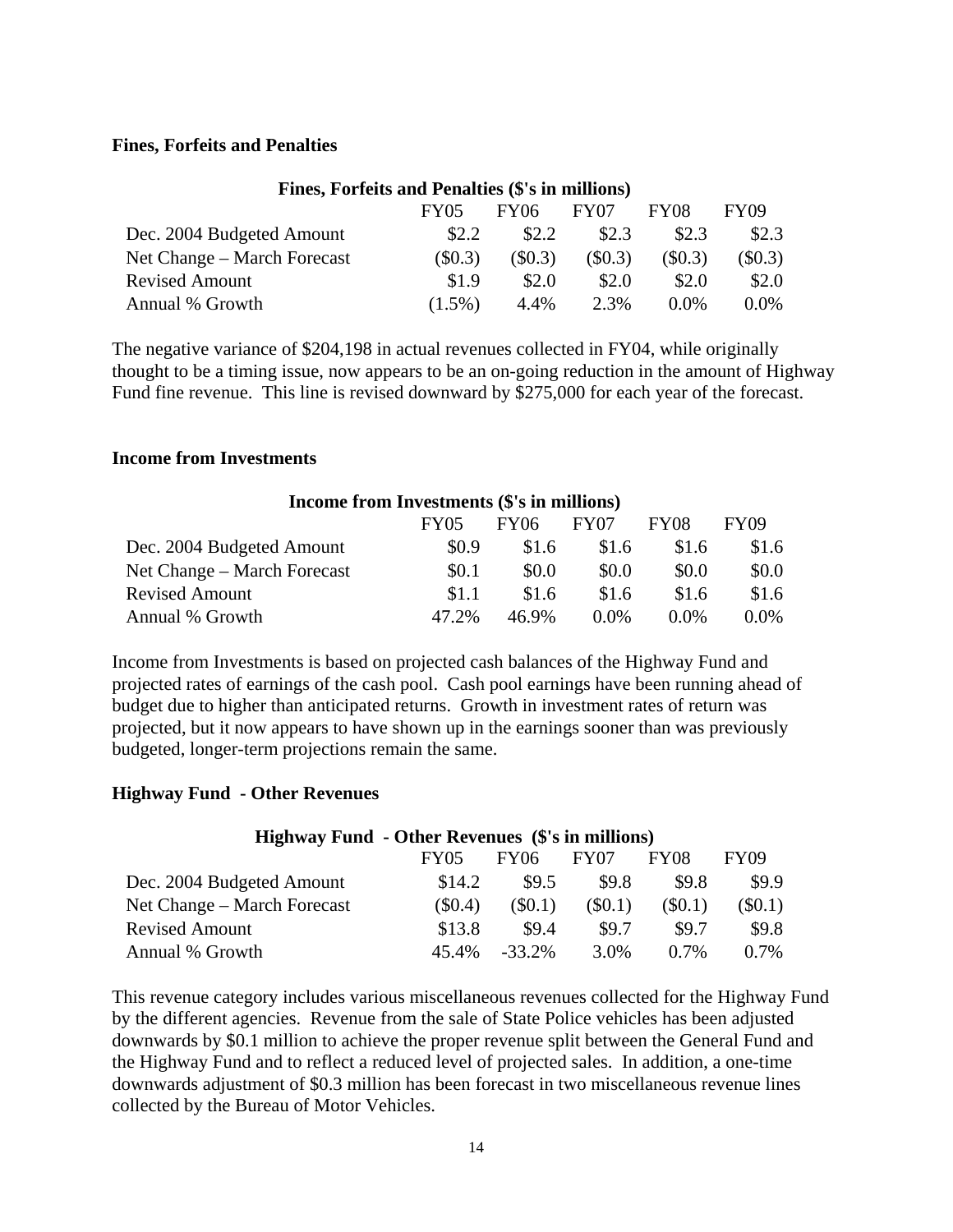## **C. Fund for a Healthy Maine**

| Fund for a Healthy Maine (\$'s in millions) |          |             |                  |        |        |
|---------------------------------------------|----------|-------------|------------------|--------|--------|
|                                             | FY05     | <b>FY06</b> | FY <sub>07</sub> | FY08   | FY09   |
| Dec. 2004 Budgeted Amount                   | \$48.5   | \$48.8      | \$59.4           | \$72.0 | \$73.1 |
| Net Change – March Forecast                 | \$0.0    | \$0.0       | \$0.0            | \$0.0  | \$0.0  |
| <b>Revised Amount</b>                       | \$48.5   | \$48.8      | \$59.4           | \$72.0 | \$73.1 |
| Annual % Growth                             | $-0.7\%$ | 0.5%        | 21.8%            | 21.2%  | 1.6%   |

The Fund for a Healthy Maine was not revised as part of this forecast. No additional information regarding tobacco settlement payments became available since the December 2004 forecast. The committee did discuss a possible revision based on potential changes to the start-up of the Racino initiative (see discussion above under General Fund section). Ultimately the committee decided to defer any decision relate to the Racino initiative.

## **D. Medicaid/MaineCare Dedicated Revenue Taxes**

| <b>Medicaid/MaineCare Dedicated Revenue Taxes (\$'s in millions)</b> |        |        |                   |         |           |  |
|----------------------------------------------------------------------|--------|--------|-------------------|---------|-----------|--|
|                                                                      | FY05   | FY06   | FY <sub>07</sub>  | FY08    | FY09      |  |
| Dec. 2004 Budgeted Amount                                            | \$97.2 |        | $$100.2$ $$103.5$ | \$106.9 | \$110.4   |  |
| Net Change – March Forecast                                          | (S2.3) | \$1.6  | (S3.7)            | (\$5.8) | $(\$8.1)$ |  |
| <b>Revised Amount</b>                                                | \$94.9 | \$98.6 | \$99.8            | \$101.1 | \$102.4   |  |
| Annual % Growth                                                      | 95.6%  | 4.0%   | $1.2\%$           | $1.3\%$ | 1.3%      |  |

In the last few years, the Department of Health and Humans Services (the State) has dramatically increased the use of dedicated revenue from health care provider taxes to fund Medicaid/ MaineCare programs resulting in General Fund savings used to offset budget shortfalls. The forecast for these taxes has been revised downward overall for each year of the forecast, FY05 through FY09. An increase of the FY05 base for the Nursing Facilities Tax bumped up the revenue throughout the forecast and a one-time increase of the estimate of the Residential Treatment Facility Provider Tax in FY05 based on updated data were more than offset by negative adjustments to the Hospital Tax and the Private Non-Medical Institutions (PNMI) Service Provider Tax. The adjustments to the Hospital Tax and the PNMI Service Provider Tax are technical corrections to the assumptions in the previous forecast.

**Nursing Facility Provider Tax –** The revenue estimates for each year of the forecast period has been increased to reflect actual experience in this the third year of the tax. FY06 and beyond are increased to reflect the increased FY05 estimate, but growth rate assumptions have not changed.

**Residential Treatment Facility (ICFs/MR) Provider Tax - FY05 revenue estimate has been** increased to reflect actual experience. Budget and forecast period revenue estimates have not been increased accordingly because the number of ICFs/MR beds is still expected to decrease.